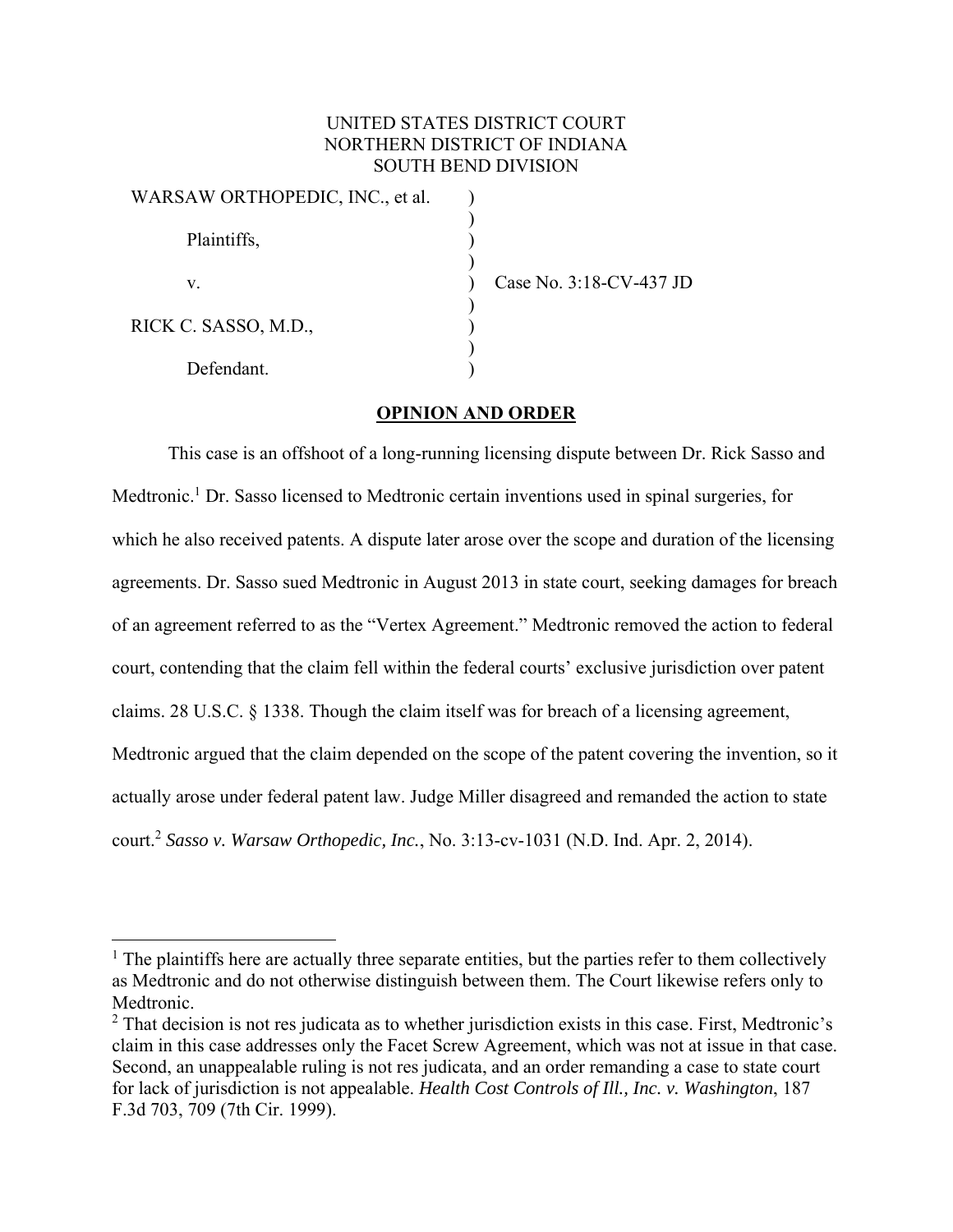After remand, Dr. Sasso filed an amended complaint in June 2014, asserting an additional claim for breach of a separate agreement, which Medtronic refers to as the "Facet Screw Agreement." Medtronic did not try to remove the case again, but it argued to the state court that the claims fell within the federal courts' exclusive jurisdiction, thus depriving the state court of jurisdiction. The state court disagreed and declined to dismiss the case. Litigation thus continued for years in state court.

Shortly before trial was scheduled to commence in November 2018, Medtronic filed this action in federal court.<sup>3</sup> Medtronic seeks a declaratory judgment that it did not breach the Facet Screw Agreement, on the basis that the patents related to that agreement are invalid and do not cover any of Medtronic's products. Medtronic forthrightly characterizes this claim as the mirror image of Dr. Sasso's claim for damages under that same agreement in state court. (Medtronic's claims in this action do not address the Vertex Agreement, which the federal and state courts have already held do not support federal jurisdiction.)

Dr. Sasso responded by moving to dismiss or stay this action. He argued that Medtronic's claim does not support federal jurisdiction, that it is barred by the *Rooker–Feldman* doctrine, and that the Court should abstain under *Colorado River*. Medtronic disagreed on all counts. In the meantime, the state court held a month-long trial, at the conclusion of which the jury returned a verdict in favor of Dr. Sasso as to both agreements. It awarded damages of over \$112 million over \$32 million on the Vertex Agreement, and nearly \$80 million on the Facet Screw

 $\overline{a}$ 

<sup>&</sup>lt;sup>3</sup> Medtronic also turned to the United States Patent and Trademark Office and took the unusual position that its own patents are invalid. In response, the patent office apparently invalidated the patents in relevant part. That action is not relevant here, but it could call into question whether any patent issues are "substantial" in the sense required to invoke federal patent jurisdiction. *See Gunn v. Minton*, 568 U.S. 251, 260 (2013) (holding that "substantial" refers to "the importance of the issue to the federal system as a whole," not its role in the immediate case).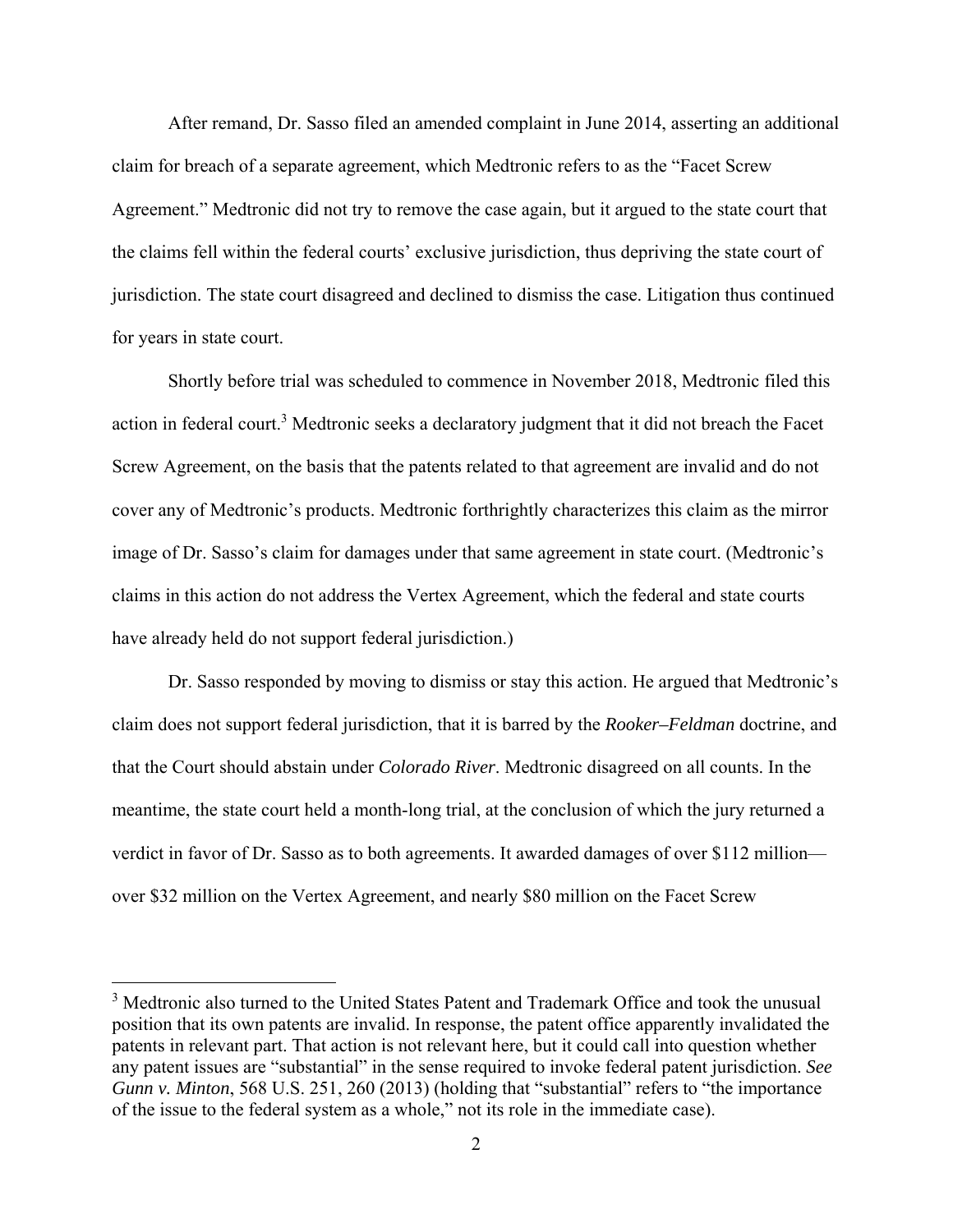Agreement—and the state court entered judgment accordingly. Dr. Sasso then requested permission in this case to file supplemental briefs to argue that this action is barred by res judicata now that judgment has been entered in state court. The Court granted that permission, and directed the parties to address another issue as well: whether the Court should exercise its discretion to entertain this action under the Declaratory Judgment Act, which permits but does not require courts to enter declaratory judgments. [DE 27 (citing *Wilton v. Seven Falls Co.*, 515 U.S. 277, 282 (1995) and *Brillhart v. Excess Ins. Co. of Am.*, 316 U.S. 491 (1942))].

Having considered all of the parties' filings, the Court concludes that dismissal is appropriate under *Wilton* and *Brillhart*, as a declaratory judgment would serve no legitimate purpose here. Initially, the Court notes that it has the authority to reach that issue without first addressing the question of whether Medtronic's claim invokes federal jurisdiction. Subject matter jurisdiction is typically a threshold issue, as it concerns a court's authority to hear a case. Courts thus cannot assume the presence of jurisdiction in order to decide a case on the merits, even if that would promote judicial economy. *Steel Co. v. Citizens for a Better Environment*, 523 U.S. 83, 101–02 (1998). That does not mean, however, "that a federal court must consider subject matter jurisdiction over all other threshold matters." *Meyers v. Oneida Tribe of Indiana of Wis.*, 836 F.3d 818, 821 (7th Cir. 2016). "To the contrary, 'a federal court has leeway to choose among threshold grounds for denying audience to a case on the merits." *Id.* (quoting *Sinochem Int'l Co. v. Malaysia Int'l Shipping Corp.*, 549 U.S. 422, 431 (2007)); *see also Washington v. Sevier*, 717 F. App'x 622, 623 (7th Cir. 2018) ("[T]here is no priority among nonmerits-based reasons for dismissing a case."); *Kromrey v. U.S. Dep't of Justice*, 423 F. App'x 624, 626 (7th Cir. 2011) ("There is no priority among grounds for *not* addressing the merits; thus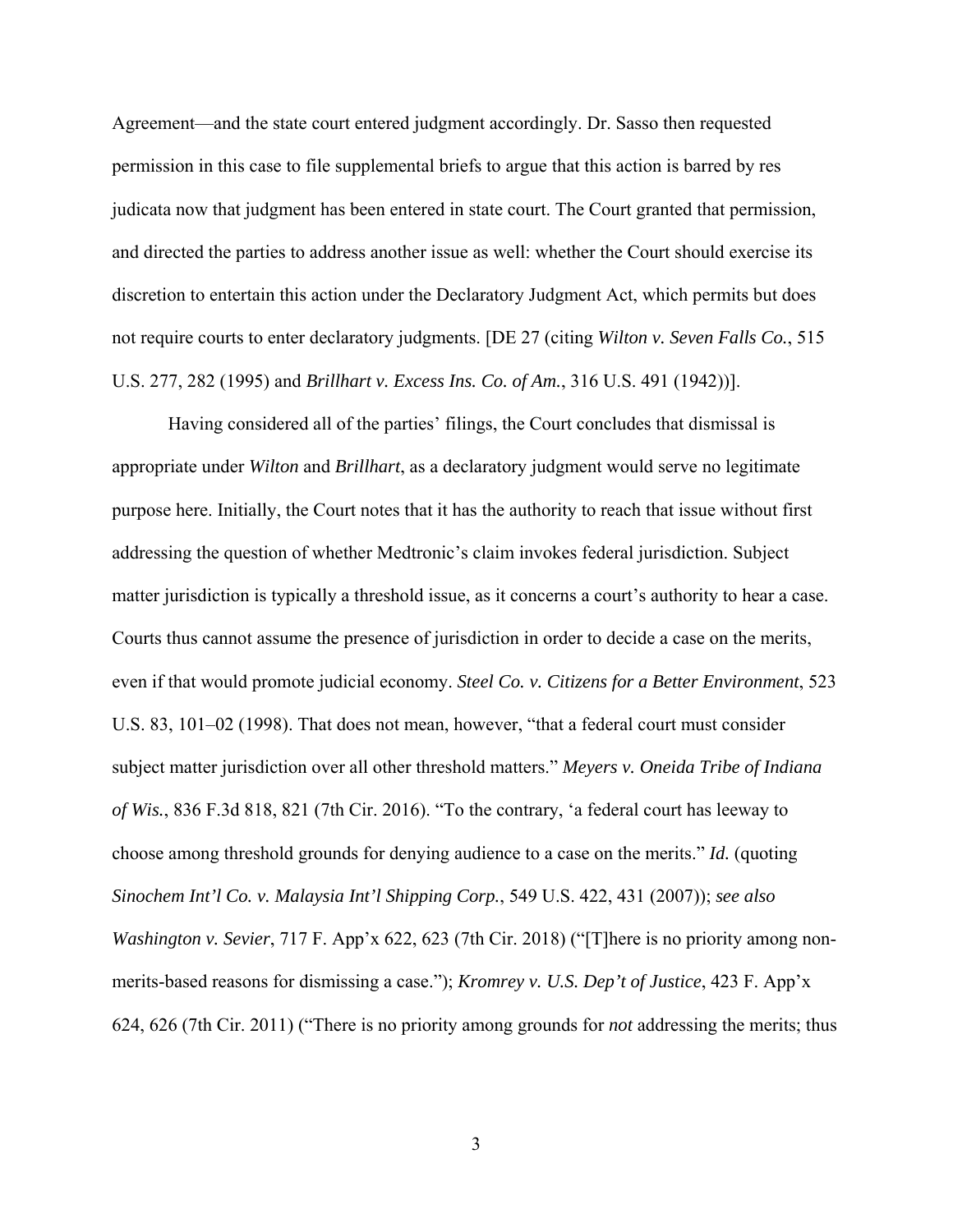a district judge may with equal propriety dismiss a suit for lack of subject-matter jurisdiction, lack of personal jurisdiction, or improper venue.").

Because abstaining under *Wilton* and *Brillhart* means the Court does not reach the merits of Medtronic's claim, the Court has the authority to rule on that basis without first addressing subject matter jurisdiction. *Meyers*, 836 F.3d at 823 ("[T]here are numerous circumstances in which a court appropriately accords priority to a non-merits threshold inquiry other than subject matter jurisdiction, such as pendent jurisdiction, forum non conveniens, abstention, and others."). That approach is particularly appropriate here. As discussed below, Medtronic filed this action in large part to collaterally attack the state court's orders, and to use an opinion from this Court to try to convince the state courts that they lack jurisdiction. Instead of taking that bait, the Court confines its analysis to the discretion provided by the Declaratory Judgment Act, assuming but not deciding that jurisdiction exists.

Under the Declaratory Judgment Act, a court "*may* declare the rights and other legal relations of any interested party seeking such declaration, whether or not further relief is or could be sought." 28 U.S.C. § 2201(a) (emphasis added). The Declaratory Judgment Act "has been understood to confer on federal courts unique and substantial discretion in deciding whether to declare the rights of litigants." *Wilton*, 515 U.S. at 286. The Supreme Court has "repeatedly characterized the Declaratory Judgment Act as an enabling Act, which confers a discretion on the courts rather than an absolute right upon the litigant." *Id.* at 287 (quotation omitted). "[T]he propriety of declaratory relief in a particular case will depend upon a circumspect sense of its fitness informed by the teaching and experience concerning the functions and extent of federal judicial power." *Id.* (quotation omitted); *Envision Healthcare, Inc. v. PreferredOne Ins. Co.*, 604 F.3d 983, 986 (7th Cir. 2010) ("Under what is known as the *Wilton/Brillhart* abstention doctrine,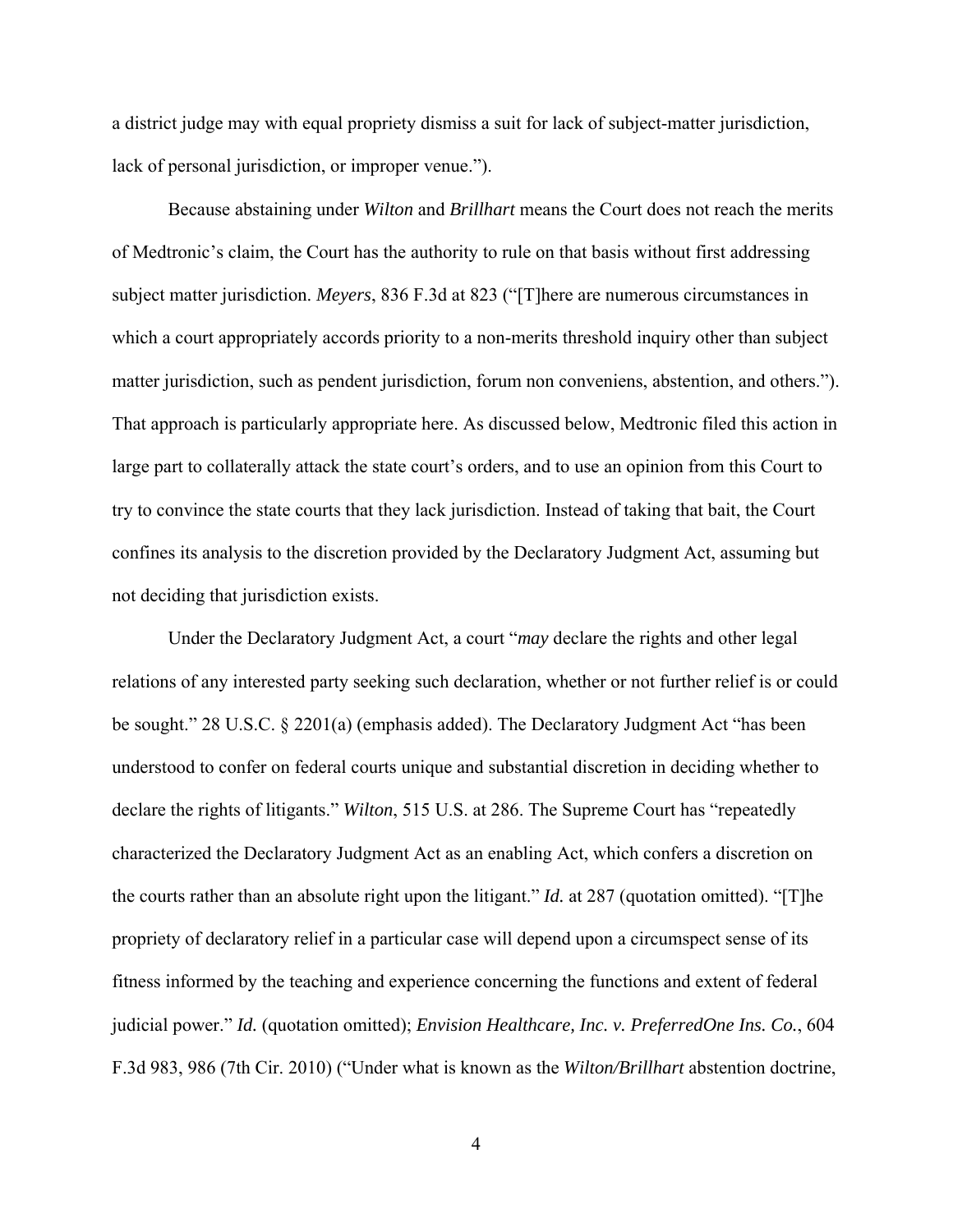district courts possess significant discretion to dismiss or stay claims seeking declaratory relief, even though they have subject matter jurisdiction over such claims." (quotation omitted)).

Here, there is no purpose to be served by the declaratory judgment Medtronic seeks, at least at this time. Medtronic is asking for a declaratory judgment that it did not breach the Facet Screw Agreement and does not owe Dr. Sasso any damages. But the state court has already entered judgment in Dr. Sasso's favor on that claim. No order or judgment of this Court can undo that judgment—only the Indiana courts of appeals and the United States Supreme Court have authority to review that judgment. *Exxon Mobil Corp. v. Saudi Basic Indus. Corp.*, 544 U.S. 280, 291–92 (2005). Similarly, Medtronic would not stand to benefit from the declaratory judgment it seeks. *See BP Chemicals Ltd. v. Union Carbide Corp.*, 4 F.3d 975, 981 (Fed. Cir. 1993) ("A court may decline to exercise declaratory judgment jurisdiction if it would not afford relief from the uncertainty, insecurity, and controversy giving rise to the proceeding."), *abrogated on other grounds by MedImmune, Inc. v. Genentech, Inc.*, 549 U.S. 118 (2007). Even if this Court found that it had jurisdiction and held that Medtronic was not liable on Dr. Sasso's claim, that would not change the fact that the state court has entered judgment against Medtronic. Medtronic will be bound by that judgment unless and until the judgment is vacated by the state courts or the United States Supreme Court.

Medtronic surely understands that, yet it never articulates what purpose would be served by a declaratory judgment, leading to the conclusion that it is seeking a declaratory judgment solely because it believes an order in its favor in this Court would strengthen its hand in the state courts. That is plainly not the purpose of the Declaratory Judgment Act. *See EMC Corp. v. Norand Corp.*, 89 F.3d 807, 814–15 (Fed. Cir. 1996) (explaining that the purpose of declaratory judgments in patent cases is to prevent parties from being coerced by threats of litigation with no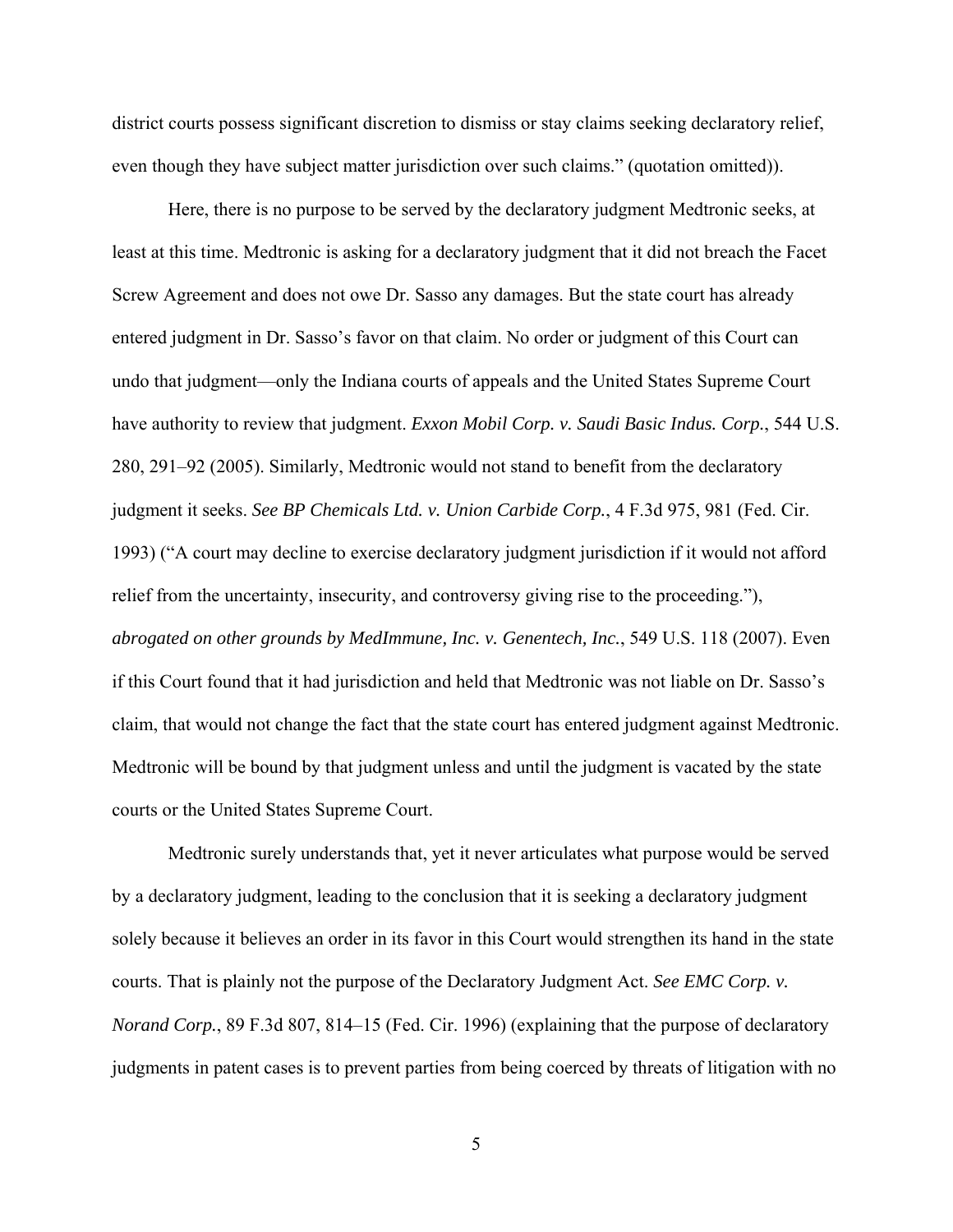ability determine their rights, noting that the Act frees competitors from the "*in terrorem* choice between the incurrence of a growing potential liability for patent infringement and abandonment of their enterprises"); *Ford Motor Co. v. United States*, 811 F.3d 1371, 1378 (Fed. Cir. 2016) ("Trial courts must determine whether hearing the case would serve the objectives for which the Declaratory Judgment Act was created, namely, allowing a party who is reasonably at legal risk because of an unresolved legal dispute to obtain judicial resolution of that dispute without having to await the commencement of legal action by the other side." (quotation and alterations omitted)). Medtronic's quest for a more sympathetic ear for its arguments, or for an advisory opinion for use in another court, does not justify a declaratory judgment action.

Of course, it is possible that the state judgment will be vacated at some point. Medtronic has vowed to appeal, and perhaps it will convince the appellate courts that the state court lacked jurisdiction over Dr. Sasso's claims.<sup>4</sup> If that happens, though, the case before this Court would no longer be only a declaratory judgment action; Dr. Sasso would be seeking damages as well. If the parties return to federal court at that time, the Court can evaluate its own jurisdiction and proceed to the merits if appropriate. Until then, there is no use in proceeding with a declaratory judgment action.

In opposing abstention, Medtronic relies almost entirely on its argument that a court has no authority to abstain from hearing a claim that is within its exclusive jurisdiction. The Court disagrees. The cases Medtronic cites for that proposition were not addressing *Wilton–Brillhart* abstention, but *Colorado River* abstention—a distinct doctrine that is not analogous. *Colorado River* abstention is a judge-made doctrine that created a very narrow exception to the general rule

<sup>&</sup>lt;sup>4</sup> It is also possible that the appellate courts will reject Medtronic's jurisdictional argument but rule in its favor on the merits.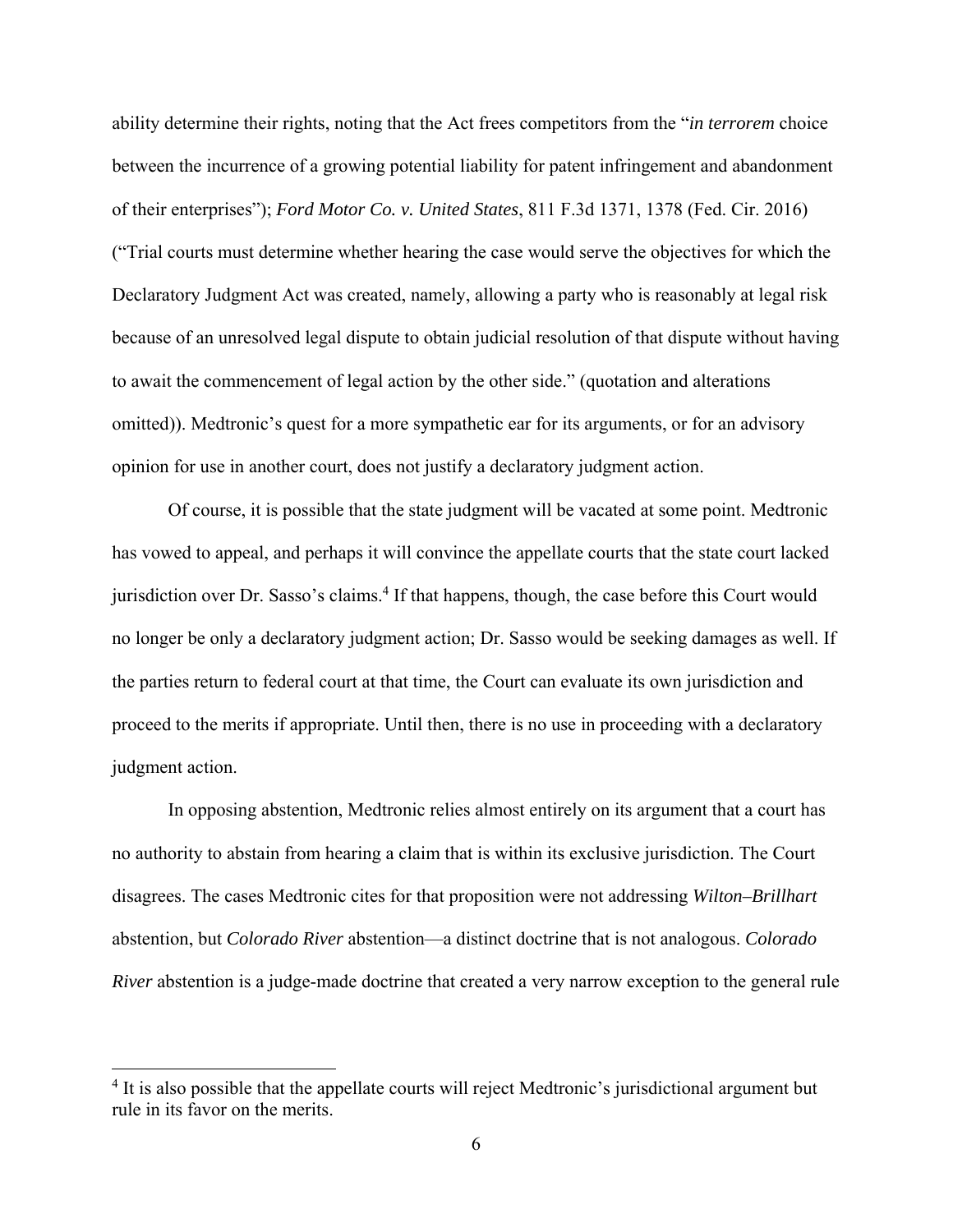that courts have a "'virtually unflagging obligation' to exercise the jurisdiction conferred on them." *Wilton*, 515 U.S. at 284. *Colorado River* permits a court to abstain in "exceptional circumstances" when parallel litigation is ongoing in state court. *Colorado River Water Conservation Dist. v. United States*, 424 U.S. 800, 818–20 (1976).

In contrast, *Wilton–Brillhart* abstention derives from the text of the Declaratory Judgment Act itself, which grants discretion by stating that district courts "may" enter declaratory judgments. *Envision*, 604 F.3d at 986. Thus, as the Supreme Court held in *Wilton*, *Colorado River* does not govern a court's discretion under the Declaratory Judgment Act. *Wilton*, 515 U.S. at 286. Medtronic's argument that courts "must" enter declaratory judgments upon request in cases over which they have exclusive jurisdiction finds no support in the text of the statute.<sup>5</sup> *MedImmune*, 549 U.S. at 136 ("The Declaratory Judgment Act provides that a court '*may* declare the rights and other legal relations of any interested party,' not that it *must* do so."); *see EMC Corp.*, 89 F.3d at 814 ("[S]pecial flexibility is called for in the declaratory judgment context, where 'the normal principle that federal courts should adjudicate claims within their jurisdiction yields to considerations of practicality and wise judicial administration.'" (quoting *Wilton*, 515 U.S. at 288)). In addition, unlike *Colorado River* abstention, *Wilton–Brillhart* abstention does not depend on whether another action is pending or could be brought in another forum. *Envision*, 604 F.3d at 986 ("[T]he classic example of when [*Wilton–Brillhart*] abstention is proper occurs

 $<sup>5</sup>$  The existence of exclusive federal jurisdiction can still be a relevant factor to consider in</sup> deciding whether to exercise that discretion. But given the lack of any legitimate purpose of a declaratory judgment here, as already explained, that factor does not alter the Court's conclusion. Nor is the Court abstaining because one party won a race to the courthouse. There was no race— Medtronic waited for over four years after Dr. Sasso asserted his claim in state court before filing this declaratory judgment action on the eve of trial. And unlike *Youell v. Exxon Corp.*, 74 F.3d 373 (2d Cir. 1996), there is no broader federal question of first impression that demands resolution in federal court.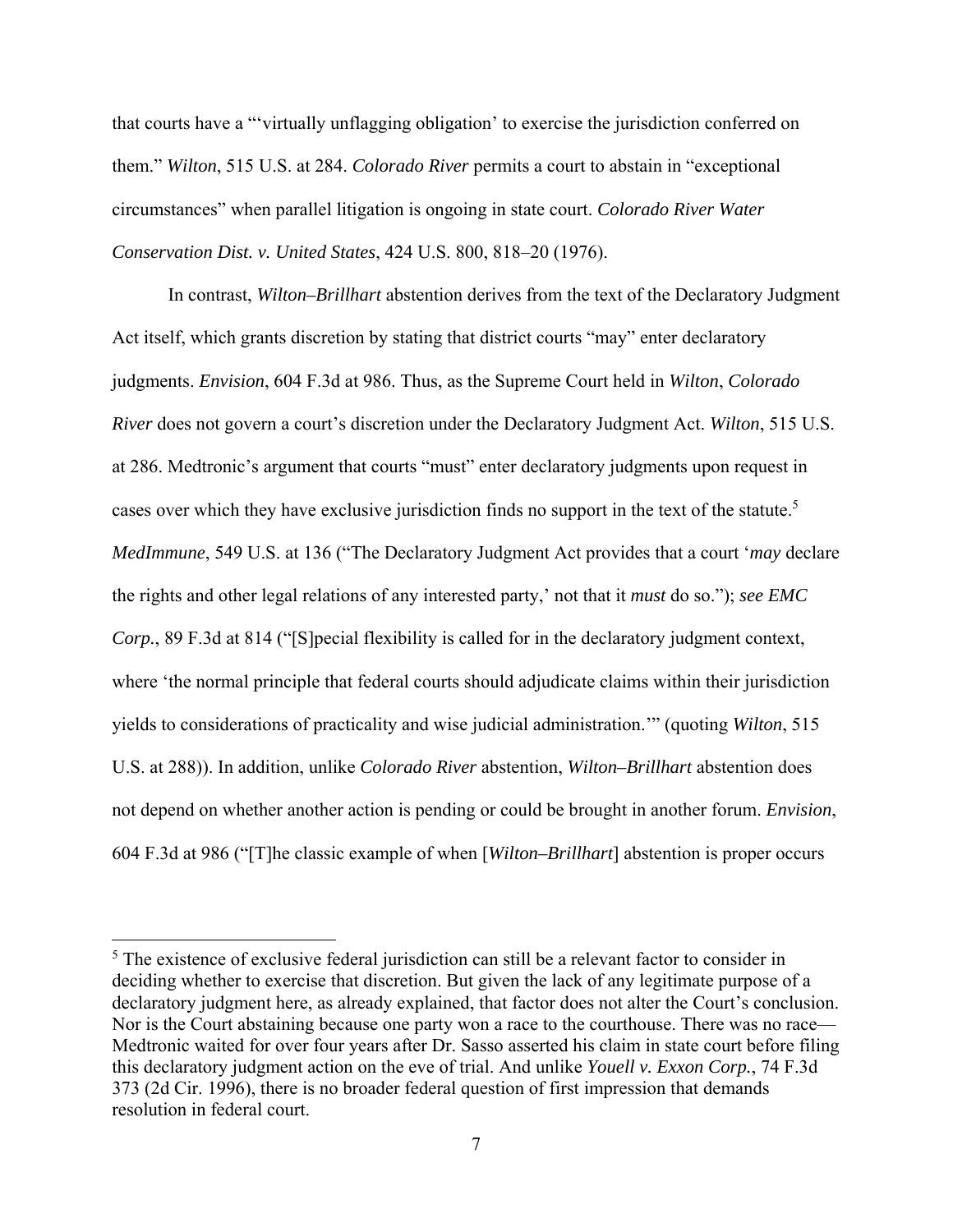where . . . solely declaratory relief is sought and parallel state proceedings are ongoing. That does not mean that abstention is limited to parallel proceedings."); *Teva Pharm. USA, Inc. v. EISAI Co.*, 620 F.3d 1341, 1349 (Fed. Cir. 2010)*, vacated on other grounds sub nom. EISAI Co. v. Teva Pharm. USA, Inc.*, 131 S. Ct. 2991 (2011).

Moreover, courts have commonly considered *Wilton–Brillhart* abstention even in patent cases over which federal courts have exclusive jurisdiction. The Federal Circuit has acknowledged on multiple occasions that courts have discretion whether to entertain a declaratory judgment action for patent noninfringement. *Teva*, 620 F.3d at 1348–49; *Capo, Inc. v. Dioptics Med. Prods., Inc.*, 387 F.3d 1352, 1357 (Fed. Cir. 2004) (stating, in an action for a declaration of noninfringement, that "[t]here is indeed discretion in the district court with respect to declaratory actions."); *EMC Corp.*, 89 F.3d at 814–15; *see also Trost v. Bauer*, No. 01 C 2038, 2001 WL 845477 (N.D. Ill. July 24, 2001) (declining to exercise jurisdiction over a declaratory judgment action for noninfringement). Likewise, in *MedImmune*, the Supreme Court held that an "actual controversy" existed sufficient to support a declaratory judgment action by a patent licensee that sought a declaration that the patent was invalid and did not cover the licensee's product. After reaching that holding, the Supreme Court remanded the case to the lower courts with instructions to exercise discretion under *Wilton* and *Brillhart* in deciding whether to entertain the declaratory judgment action. 549 U.S. at 136. That holding is irreconcilable with Medtronic's argument that no such discretion exists.

For those reasons, the Court concludes that it has discretion to decide whether to entertain this declaratory judgment action. And since Medtronic has not identified any legitimate purpose that would be served by, or any way in which it stands to benefit from, a declaratory judgment in light of the judgment in state court, the Court declines to exercise jurisdiction. The Court